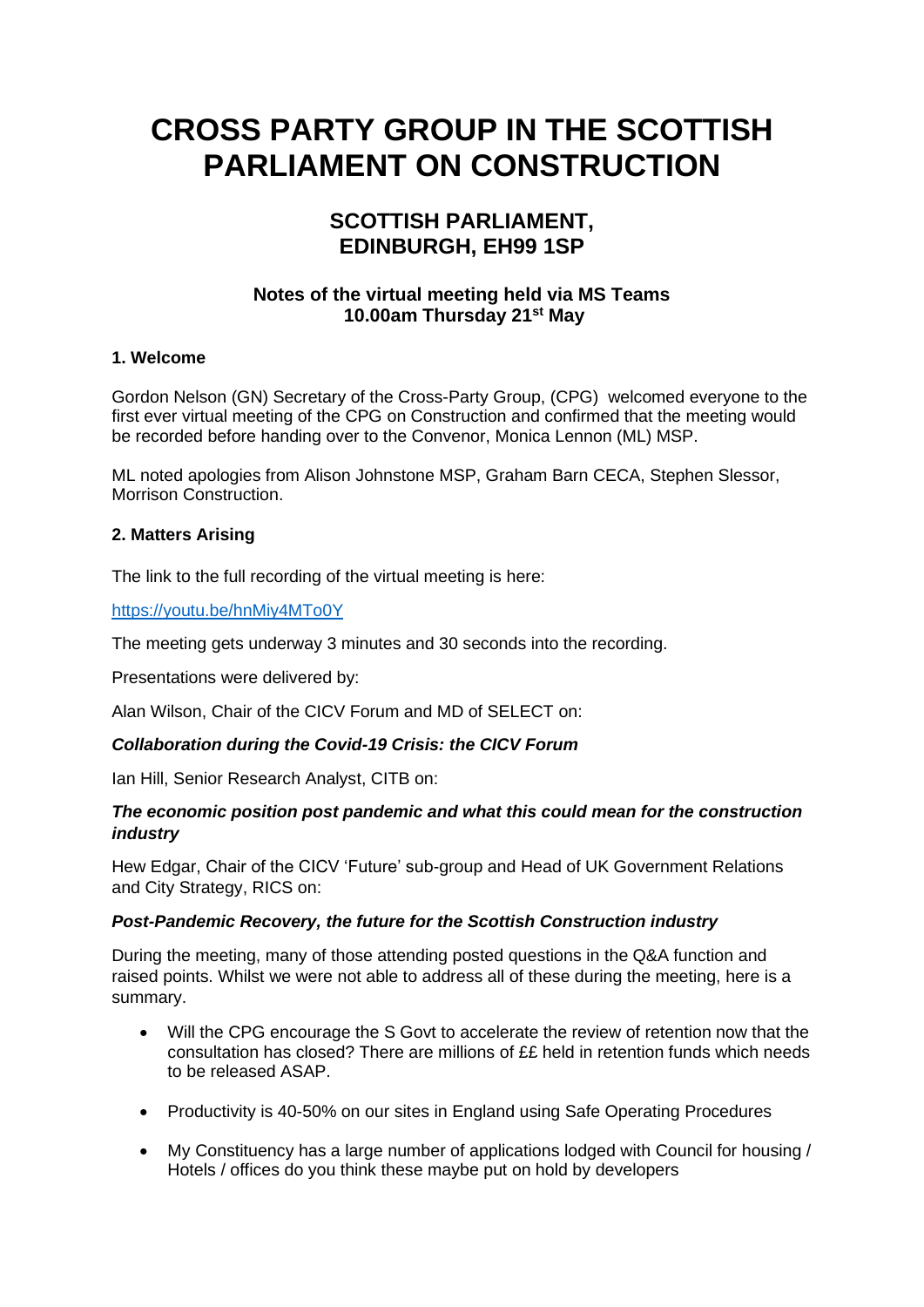- Given the economic outlook what are CITBs predictions for apprenticeship intake in future years? Given we are in unprecedented times, what is CITB looking to do differently to ensure continued apprenticeship intake given we are already have a skills gap and an aging workforce.
- BSES Skills deals with apprenticeships in the mechanical and electrical sectors and currently has over 5000 in training and we are also concerned about how future issues may impact on training and retention.
- The government continues to engage with us to get all the industry licensed and to stamp out the cowboys.
- Support for client contract liabilities are a real issue that the Scottish Government needs to address as the Government have only provided advise and not made the shutdown a change in law. Supplier Relief notes are helping but the private sector is not acting fairly.
- We need a strategy from the Government to rebuild the sector.

### **3. Any Other Business**

None.

#### **4. Date of Next Meeting.**

ML & GN agreed to discuss the possibility of running another virtual meeting in late summer or early autumn.

GN will liaise with the treasurer Graham Barn regarding topics, speakers and potential dates.

List of attendees who logged into the meeting on 21<sup>st</sup> May, as per the report from MS Teams.

**MSP attendees:** Monica Lennon MSP**,** Alexander Burnett MSP**,** Sandra White MSP

#### **Non-MSP attendees**

| <b>Forename</b> | <b>Surname</b> | <b>Company/Representing</b>           | <b>CPG Members Noted</b> |
|-----------------|----------------|---------------------------------------|--------------------------|
| Asim            | Afzal          | <b>CIOB</b>                           | <b>CPG Member</b>        |
| Alison          | Ewing          | <b>Savills</b>                        |                          |
| Allan           | Thomson        | <b>Central Training Services Ltd</b>  |                          |
| Barri           | <b>Millar</b>  | <b>Association for Project Safety</b> | <b>CPG Member</b>        |
| <b>Brett</b>    | Amphlett       | <b>Builders Merchant Federation</b>   |                          |
| <b>Chris</b>    | Pateman        | <b>Engineered Panels in</b>           | <b>CPG Member</b>        |
|                 |                | <b>Construction (EPIC)</b>            |                          |
| David           | Ewing          | <b>Galliford Try</b>                  |                          |
| lain            | Tosh           | <b>Galliford Try</b>                  |                          |
| Edvins          | <b>Balodis</b> | <b>Tayside Contracts</b>              |                          |
| Elliot          | Robertson      | Robertson                             |                          |
| Robert          | Girvan         | <b>CITB</b>                           | <b>CPG Member</b>        |